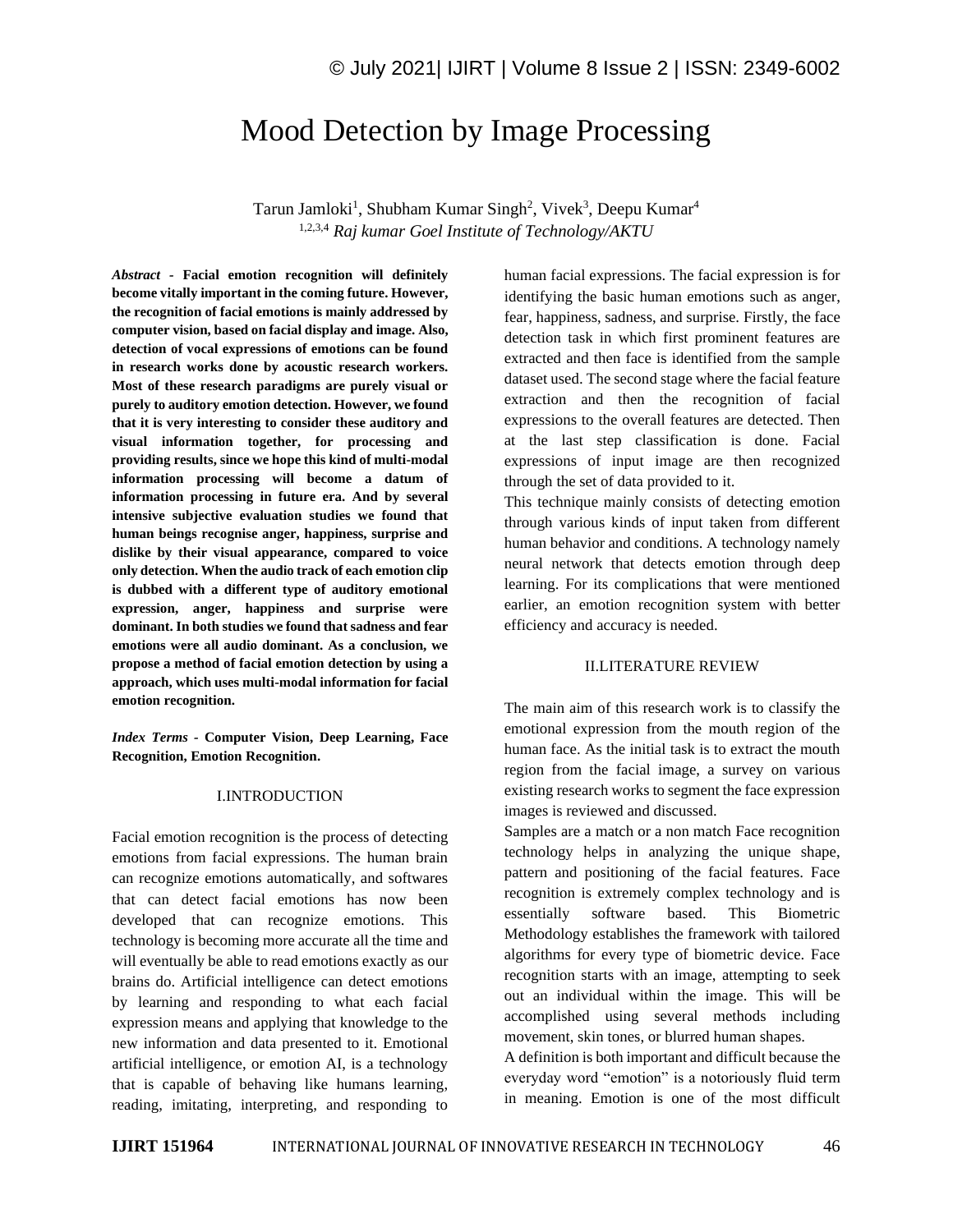concepts to define in psychology. In fact, there are different definitions of emotions in the scientific literature. In everyday speech, emotion is any relatively brief conscious experience characterized by intense mental activity and a high degree of pleasure or displeasure. Scientific discourse has drifted to other meanings and there is no consensus on a definition. Emotion is often entwined with temperament, mood, personality, motivation, and disposition. In psychology, emotion is frequently defined as a complex state of feeling that results in physical and psychological changes. That becomes the base on which it will be classified.

Artificial intelligence is used in simulating the human interpretation of faces and emotions. In order to increase the accuracy, some of the machine learning algorithms have to be implemented. There are essentially two methods of capture data. One is video imaging and the other way to capture is thermal imaging. Video imaging is more common. The precise position and therefore the angle of the top and the surrounding lighting conditions may affect the system performance. The complete facial image is typically captured and variety of points on the face can then be mapped, the mappings are helpful in classification these can be position of the eyes, mouth and therefore the nostrils as a example. More advanced technologies make the 3-D map of the face that multiplies the possible measurements that can be made. Thermal imaging has better accuracy because it uses facial temperature variations caused by vein structure as the distinguishing traits and is more useful. As heat pattern is emitted from the face itself without the source of external radiation, these systems can capture photos despite the lighting condition, even in the dark. The drawback is high cost. They are more expensive than standard video cameras.

#### III.METHODOLOGY

There are two main methods that are used in both of the above approaches. Cohn and Kanade later on tried geometrical modeling and tracking of facial features by claiming that each Action Units are presented with a specific set of facial muscles. The disadvantages of this method are the contours of these features and components have to be adjusted manually, the problems of robustness and difficulties come out in cases of pose and illumination changes while the

tracking is applied on images, as actions & expressions tend to change, it becomes hard to estimate general parameters for movement and displacement. Therefore, ending up with robust decisions for facial actions under these varying conditions become difficult. The facial expression recognition system is implemented using convolutional neural networks. The diagram of the system is shown in following figures:



As per various literature surveys it is found that for implementing this project four basic steps that are required to provide detection and classification of emotions.

- 1. Preprocessing
- 2. Face registration
- 3. Facial feature extraction
- 4. Emotion classification

Information about all these processes are given below-

3.1Preprocessing

It is a common name for operations with images at the lowest level of abstraction, both in input and in output images are intensity images.But here fer-2013 dataset is used. Most preprocessing steps that are implemented are –

- a. Reduce the noise
- b. Convert The Image To Binary/Grayscale.
- c. Pixel Brightness Transformation.
- d. Geometric Transformation.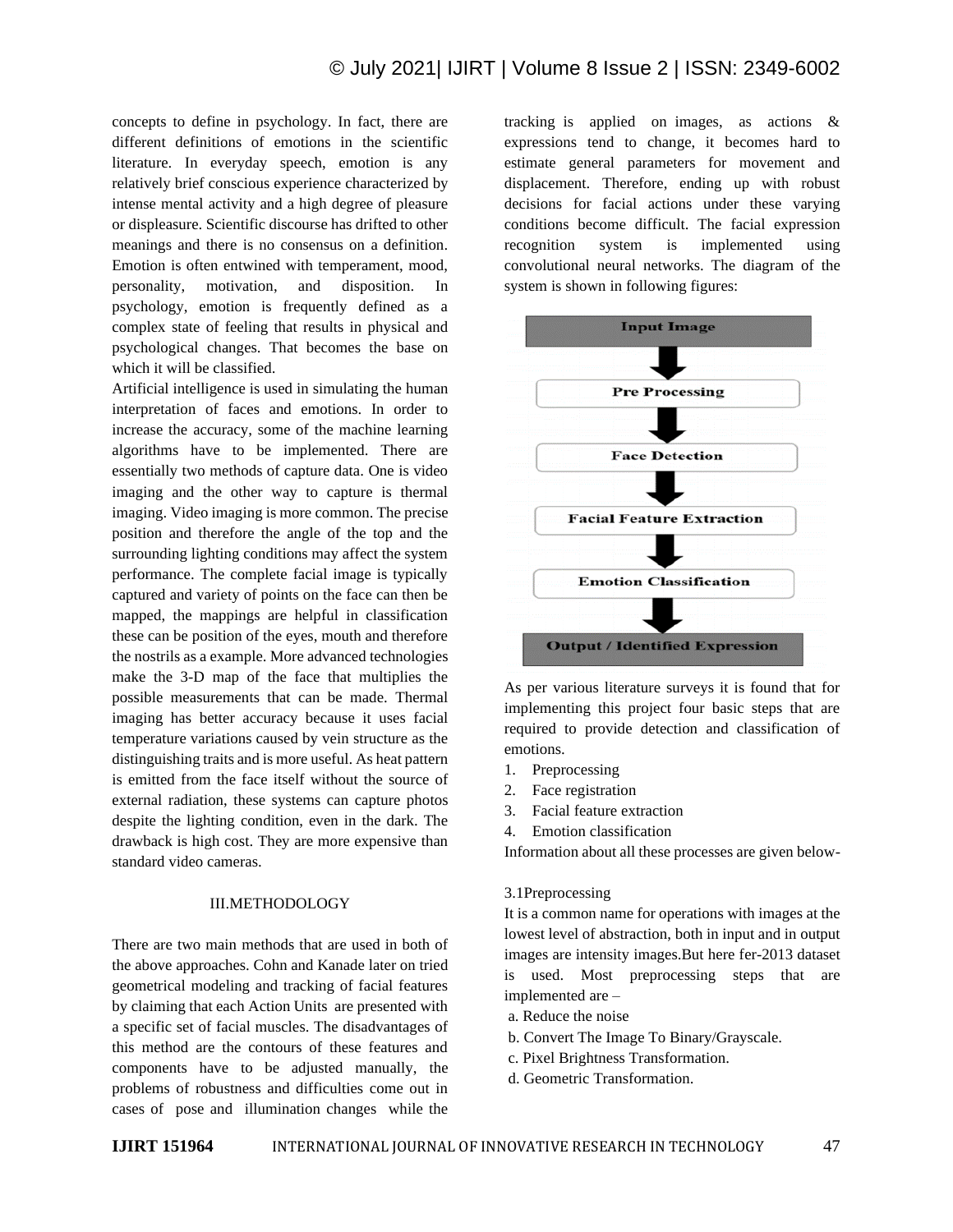## 3.2. Face Registration

Face Registration is a technology being used in a variety of applications in this modern world that identifies human faces in digital images. In this face registration step, faces are first located in the image using some set of landmark points called action units or "face localization" or "face detection". These detected faces are then geometrically normalized to match some template image in a process called "face registration", after face registration comes out the final step of classification.

## 3.3. Facial Feature Extraction

Facial Features extraction is an important step in face recognition and is defined as the process in which there are different specific regions, points, landmarks, or curves/contours in a given 2-D image or a 3D range image. In this feature extraction step, a feature vector is generated from the resulting registered image and features are extracted from them. Common features that can be extracted are-

- a. Lips
- b. Eyes
- c. Eyebrows
- d. Nose tip

### 3.4. Emotion Classification

In the third step of classification, the algorithm attempts to classify the given faces portraying one of the seven basic emotions from anger, sad, fear, happy, disgust, surprise.

# 3.5. Dataset

The dataset of Facial Expression Recognition Challenge (FER2013) is used for the training and testing of this project is obtained by kaggle. It comprises images that are cropped beforehand that is they are pre-cropped, 48-by-48-pixel grayscale images of faces each labeled with one of the 7 emotion classes: anger, disgust, fear, happiness, sadness, surprise, and neutral. Dataset has a training set around 35000 facial images with facial expression labels on them. The dataset has class imbalance issue but that is not a major problem to be taken care of, since some classes have large number of examples while some have very less. The dataset is balanced using oversampling, by only increasing numbers in minority classes. The balanced dataset contains around 40000 images, from which around 29000 images are used for training, 6000 images are used for testing, and 5000 images are used for validation processes.



### IV.CONCLUSION

Face recognition technologies are associated generally with very costly top secure applications. Today the core technologies have evolved and therefore the cost of equipment goes down dramatically thanks to the integration and the increasing processing power. Many applications of face recognition technology are now cost effective, reliable and highly accurate. As a result there are not any technological or financial barriers for stepping from the pilot program to widespread deployment.

# **REFERENCES**

- [1] Gil Levi,Tal Hassner; Emotion Recognition in the Wild via Convolutional Neural Networks and Mapped Binary Patterns, SC / Information Sciences Institute, the Open University of Israel, 2014.
- [2] Przybyło J., Automatyczne rozpoznawanie elementów mimiki twarzy w obrazie i analiza ich przydatności do sterowania, rozprawa doktorska, Akademia Górniczo-Hutnicza, Kraków, 2008. Google Scholar
- [3] Piwek L, Pollick F, Petrini K (2015) Audio-visual integration of emotional signals from others' social interactions. Front Psychol 6:611 Google Scholar
- [4] P.C. Vasanth and K.R. Nataraj, "Facial Expression Recognition Using SVM Classifier", Indonesian Journal of Electrical Engineering and Informatics (IJEEI), 2015.